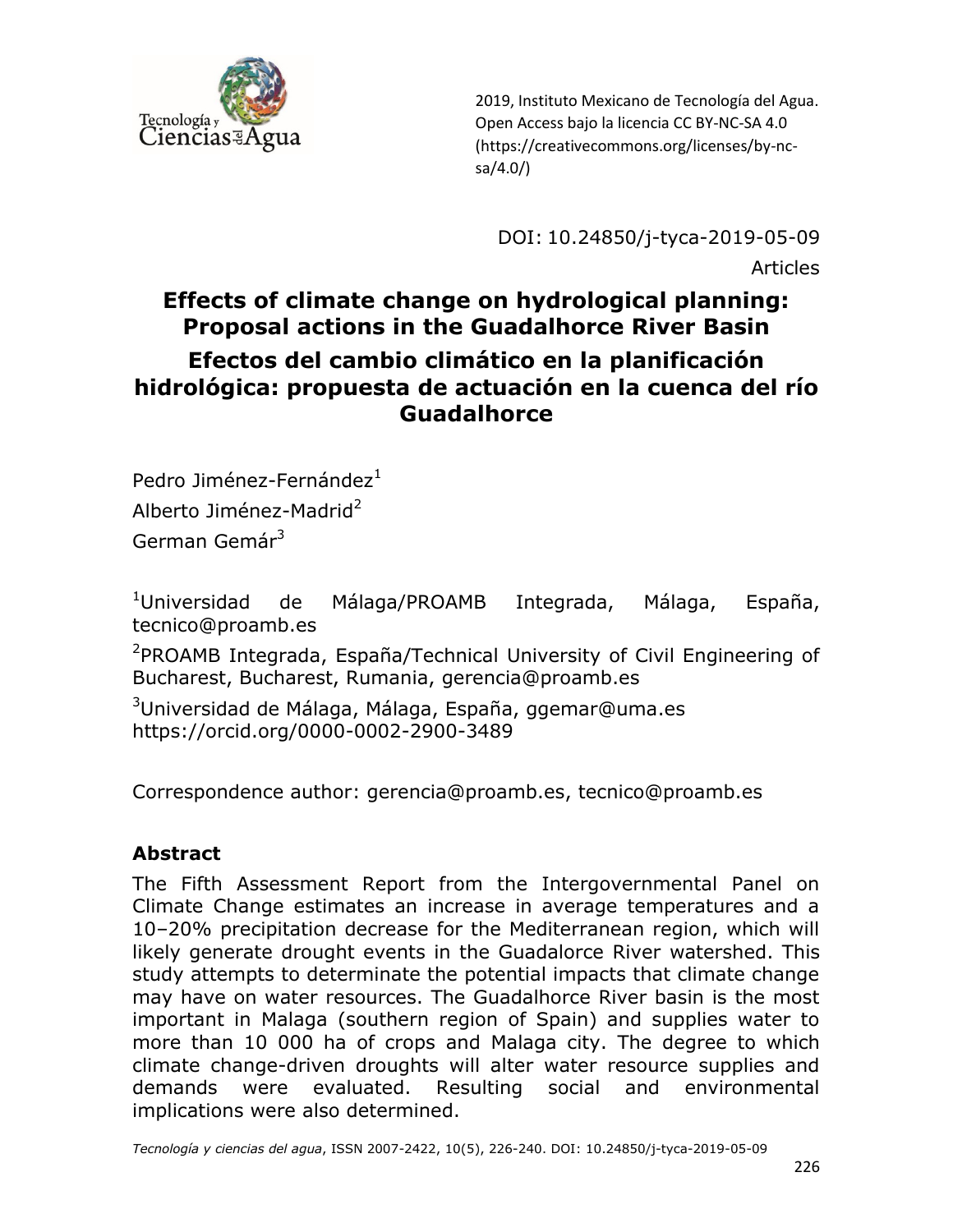

**Keywords**: Guadalhorce River, hydrological planning, climate change, water resource, governance.

#### **Resumen**

El Quinto Informe de Evaluación del Panel Intergubernamental sobre Cambio Climático estima un aumento en las temperaturas y una disminución de precipitación entre 10 y 20% para la región mediterránea, que podría generar eventos de sequía en el área de investigación. Este trabajo trata de determinar los impactos potenciales que el cambio climático puede tener en los recursos hídricos. La cuenca del río Guadalhorce es la más importante en Málaga (sur de España) y abastece de agua a más de 10 000 ha de cultivos y a la ciudad de Málaga. Se ha evaluado el grado de los efectos a los recursos hídricos frente a los episodios de sequía, y las implicaciones sociales y ambientales que resultarán.

**Palabras clave**: río Guadalhorce, planificación hidrológica, cambio climático, recurso hídrico, gobierno.

Received: 31/01/2018 Accepted 18/03/2018

## **Introduction**

Water is the most abundant liquid on Earth. Water represents the most important natural resource and the basis of all life. Given the importance of water for living organisms and due to the increasing pressures of growth on demand for good quality and sufficient quantities of water for all uses, it is necessary to enact measures encouraging water protection in qualitative and quantitative terms to guarantee its sustainability (European Union, 2000). Mediterranean regions are characterized by low and concentrated rainfall in the spring and autumn seasons, and by very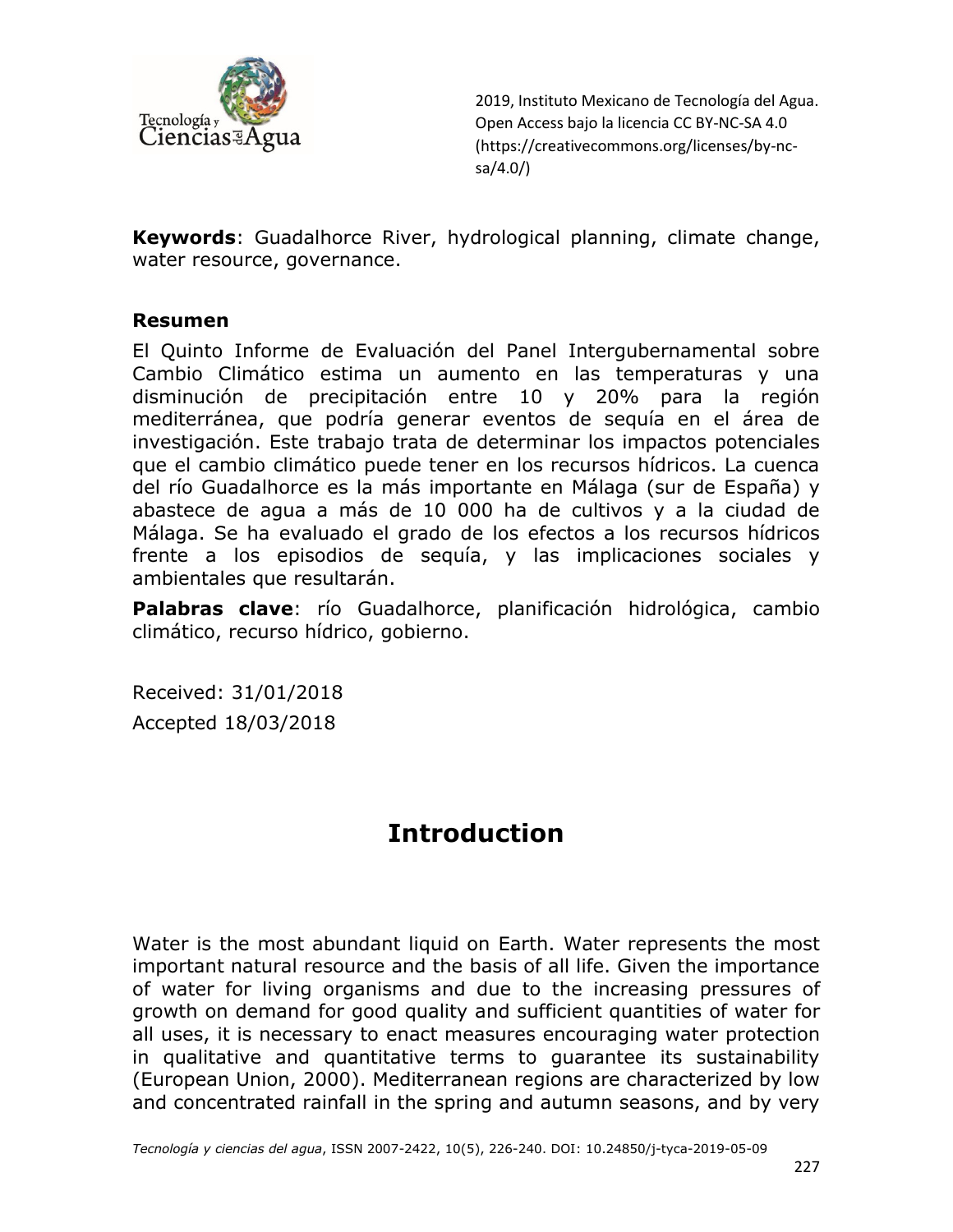

hot temperatures in summer and mild temperatures in winter. Therefore, water is a clear limiting factor for many natural and human activities in Mediterranean habitats.

In 1961, the first Coordinated Plan for Guadalhorce Project was approved to guarantee the water demands of the irrigated area of the lower Guadalhorce River basin and the supply of drinking water to the city of Malaga (n.a., 1961). This project contemplated the irrigation of 19 032 ha, which led to a study of resource exploitation throughout the full Guadalhorce River and its tributaries. This study included a preliminary project for a reservoir on the Guadalhorce River and Guadalteba River complementary to the existing one on the Turon River (reservoir of Conde del Guadalhorce), and which currently make up the system of exploitation of Guadalhorce´s Dams, as well as diversion channels, irrigation channels on both banks of the river, hydroelectric jumps, creation of new population centres, drinking water supply to Málaga, works of channelling and defence of margins, and others.

Subsequently, in 1972, the new Coordinated Plan was approved (n.a., 1972). This update contemplated the irrigation of 21 621 ha, although the affected area was situated around 13 000 ha, whereas only about 10 000 ha have been irrigated (Table 1).

| Date | Irrigated area (ha) | <b>Surface collection</b><br>(ha) |
|------|---------------------|-----------------------------------|
| 1900 | $\approx$ 5 000     |                                   |
| 1961 | $\approx$ 9 000     | 19 032                            |
| 1972 | 10 135              | 21 621                            |

**Table 1**. Modification of land area in the different Coordinated Plans.

Resources from the exploitation of the Guadalhorce River system provide the main source of drinking water for Malaga city, which consisted of almost 570 000 inhabitants in 2015. This system is located about 65 km from the capital in-between the municipalities of Alora, Antequera, Ardales, Campillos, and Teba. Its management is of great importance for Malaga and its conurbation.

The Guadalhorce Valley Irrigation Area is located in the south of the province of Malaga, close to its capital (Figure 1). It coincides geographically with the valley of the same name river and covers lands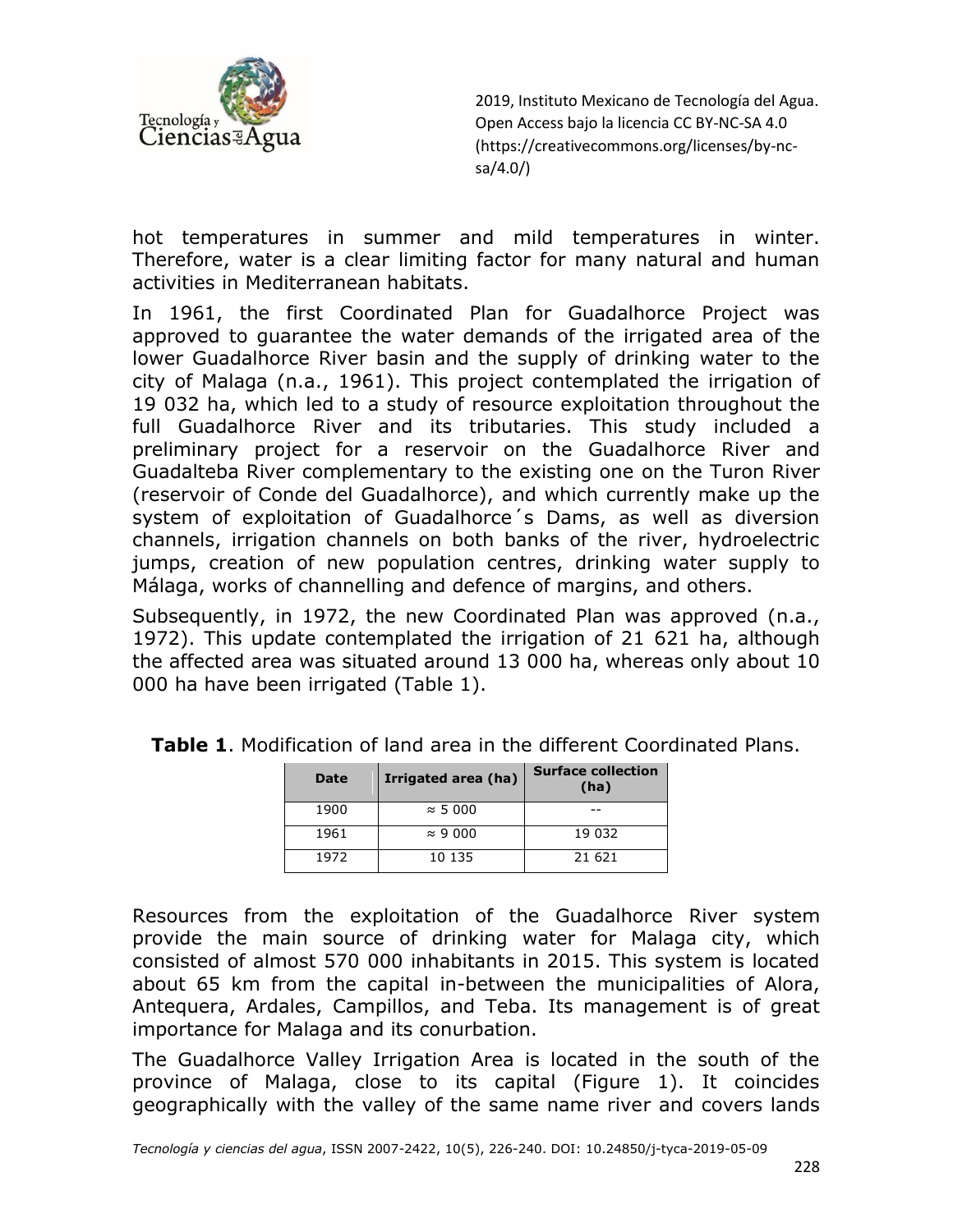

belonging to the municipalities of Alhaurin el Grande, Alhaurin de la Torre, Alora, Cartama, Casarabonela, Coin, Malaga, and Pizarra.



**Figure 1**. Location of the research area.

Determining the potential impacts of climate change on water resources is complicated because of limited data availability for calibrating models, and because of the high exploitation rate (the relation between the available resource and the degree of artificial use) of the water bodies in the research region. These conditions make modeling under natural system operating conditions almost impossible.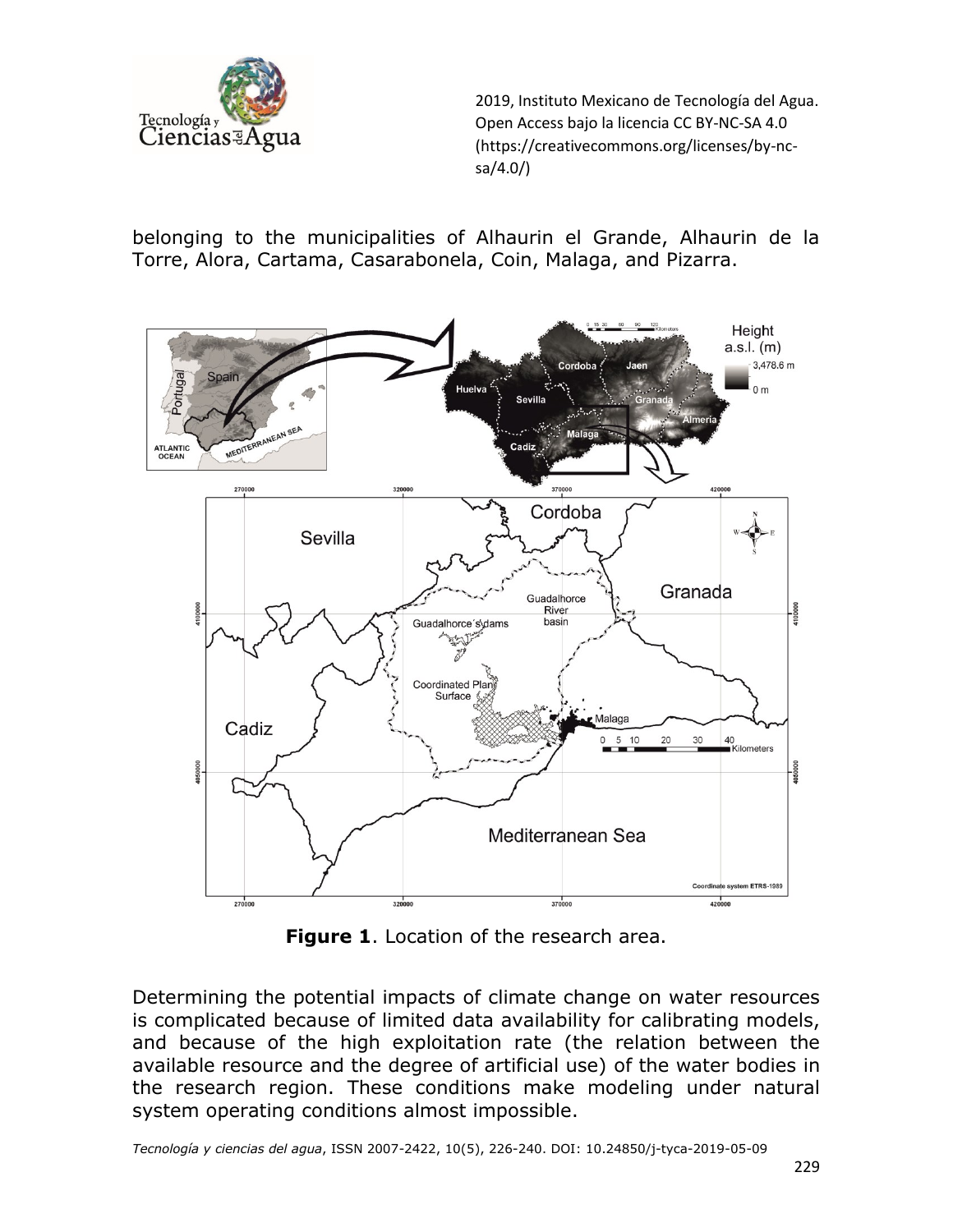

Having models that reflect the actual functioning of a water system becomes essential for the effective management of the water resources in a basin while taking into account the different scenarios of climate change predicted by the Intergovernmental Panel on Climate Change (IPCC) in their AR5 report, which estimates increased average temperatures and an overall 10–30% decrease in rainfall for the Mediterranean region (Jiménez-Gavilán & Jiménez-Fernández, 2015).

The objective of this work was to determine the effects of climate change on water resources and associated hydrological planning needs, as well as to evaluate the social and environmental implications of future drought episodes. Finally, from a hydrological point of view, the research area is included within the Hydrographic Demarcation of the Andalusian Mediterranean Basins (HDAMB), whose Hydrological Plan was approved in January, 2016. It contains forecasts of demands for, and sources of, resources for the next planning horizons to meet the environmental objectives in the area as set out in the Water Framework Directive (2021 and 2027).

## **Methodology**

#### **Bibliographic compilation**

All information concerning the characterization of the research area, primarily related to water resources management, was collected and analyzed (Sánchez-García, 2010; Jiménez-Fernández, 2010; Jiménez-Gavilán, Jiménez-Fernández, Morales-Calvo, & Ruiz-Antúnez, 2013). Data for the different scenarios of climate change from the IPCC AR5 for the Mediterranean area were used, with particular emphasis on the scenarios RCP4.5 and RCP8.5 (Table 2).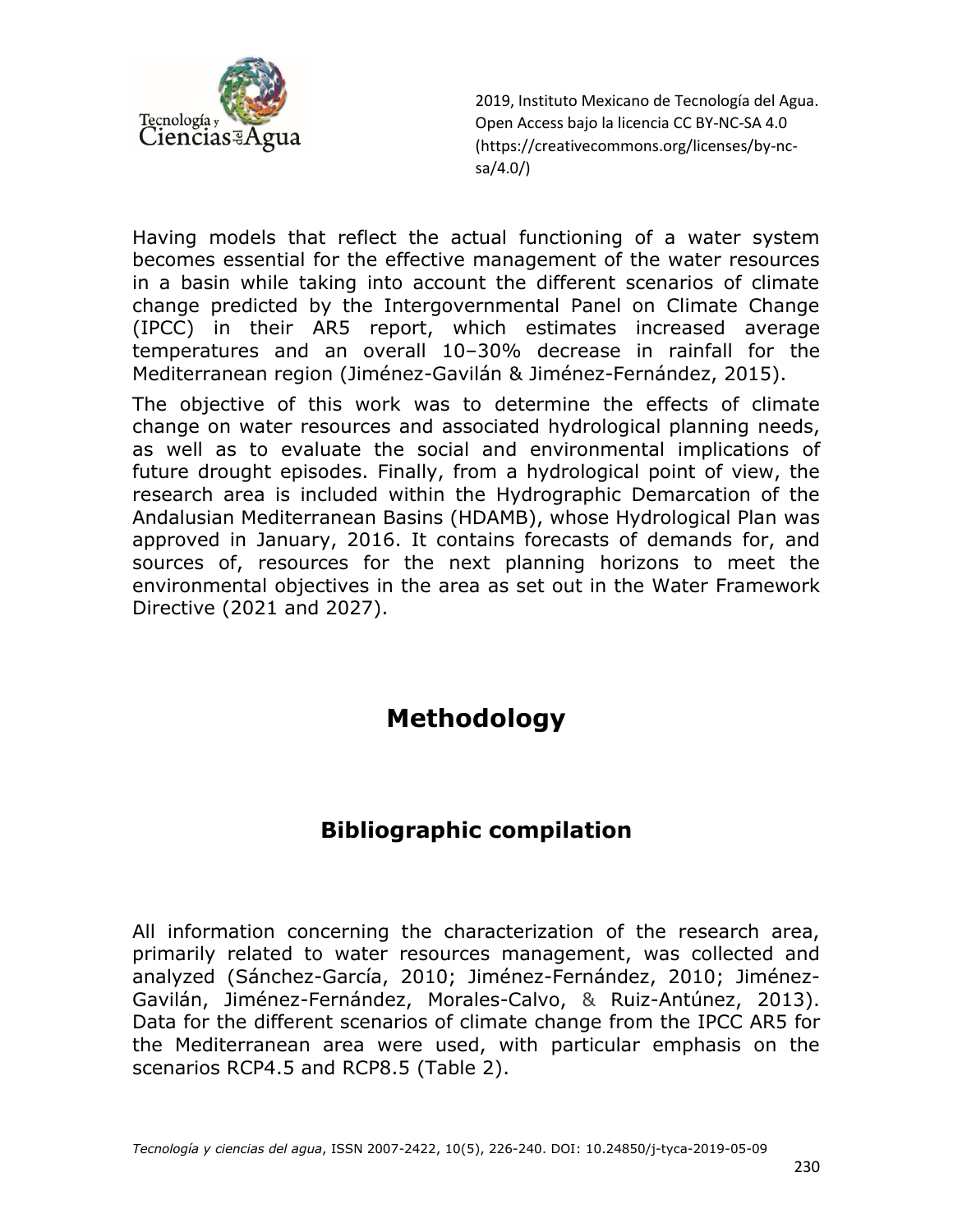

|  | <b>Table 2.</b> Temperature and precipitation change in Mediterranean region |  |  |
|--|------------------------------------------------------------------------------|--|--|
|  | (Stocker <i>et al.</i> , 2014).                                              |  |  |

|               | Temperature change (°C) |                  |                  |                          |                  |                  |  |  |
|---------------|-------------------------|------------------|------------------|--------------------------|------------------|------------------|--|--|
|               | $2016-$<br>2035         | $2046 -$<br>2065 | $2081 -$<br>2100 | $2016 -$<br>2035         | $2046 -$<br>2065 | $2081 -$<br>2100 |  |  |
| <b>Period</b> | <b>RCP4.5</b>           | <b>RCP4.5</b>    | <b>RCP4.5</b>    | <b>RCP8.5</b>            | <b>RCP8.5</b>    | <b>RCP8.5</b>    |  |  |
| Dec-Feb       | 1                       | 2                | 2                | 1                        | 3                | 4                |  |  |
| Mar-May       | 1.5                     | 2                | 3                | 1.5                      | 3                | 5                |  |  |
| Jun-Aug       | 1.5                     | 3                | 3                | $\overline{2}$           | 4                | $\overline{7}$   |  |  |
| Sep-Nov       | 1.5                     | 2                | 3                | 1.5                      | 3                | 5                |  |  |
|               |                         |                  |                  | Precipitation change (%) |                  |                  |  |  |
|               | $2016-$<br>2035         | $2046 -$<br>2065 | $2081 -$<br>2100 | $2016 -$<br>2035         | $2046 -$<br>2065 | $2081 -$<br>2100 |  |  |
| <b>Period</b> | <b>RCP4.5</b>           | <b>RCP4.5</b>    | <b>RCP4.5</b>    | <b>RCP8.5</b>            | <b>RCP8.5</b>    | <b>RCP8.5</b>    |  |  |
| Oct-Mar       | 0                       | $-10$            | $-10$            | 0                        | $-10$            | $-20$            |  |  |
| April-<br>Sep | $-10$                   | $-10$            | $-10$            | 0                        | $-20$            | $-30$            |  |  |

## **Updating the irrigation area**

An inventory and mapping of the whole irrigable area with the subsequent characterization of terrain was performed previously through photointerpretation and cartography in the Inventory and Characterization of the Irrigated Area of Andalusia (ICRA, 2008). This cartography considered both irrigated and non-irrigated areas and the main crop type grown in each plot that makes up the irrigated area (Table 3).

| Table 3. Percentage of irrigated area planted in specific crop types. |  |  |  |
|-----------------------------------------------------------------------|--|--|--|
|                                                                       |  |  |  |

| Crop               | Percentage (%) |
|--------------------|----------------|
| Citrus crops       | 60.94          |
| Extensive winter   |                |
| <b>Fruit trees</b> | 16.30          |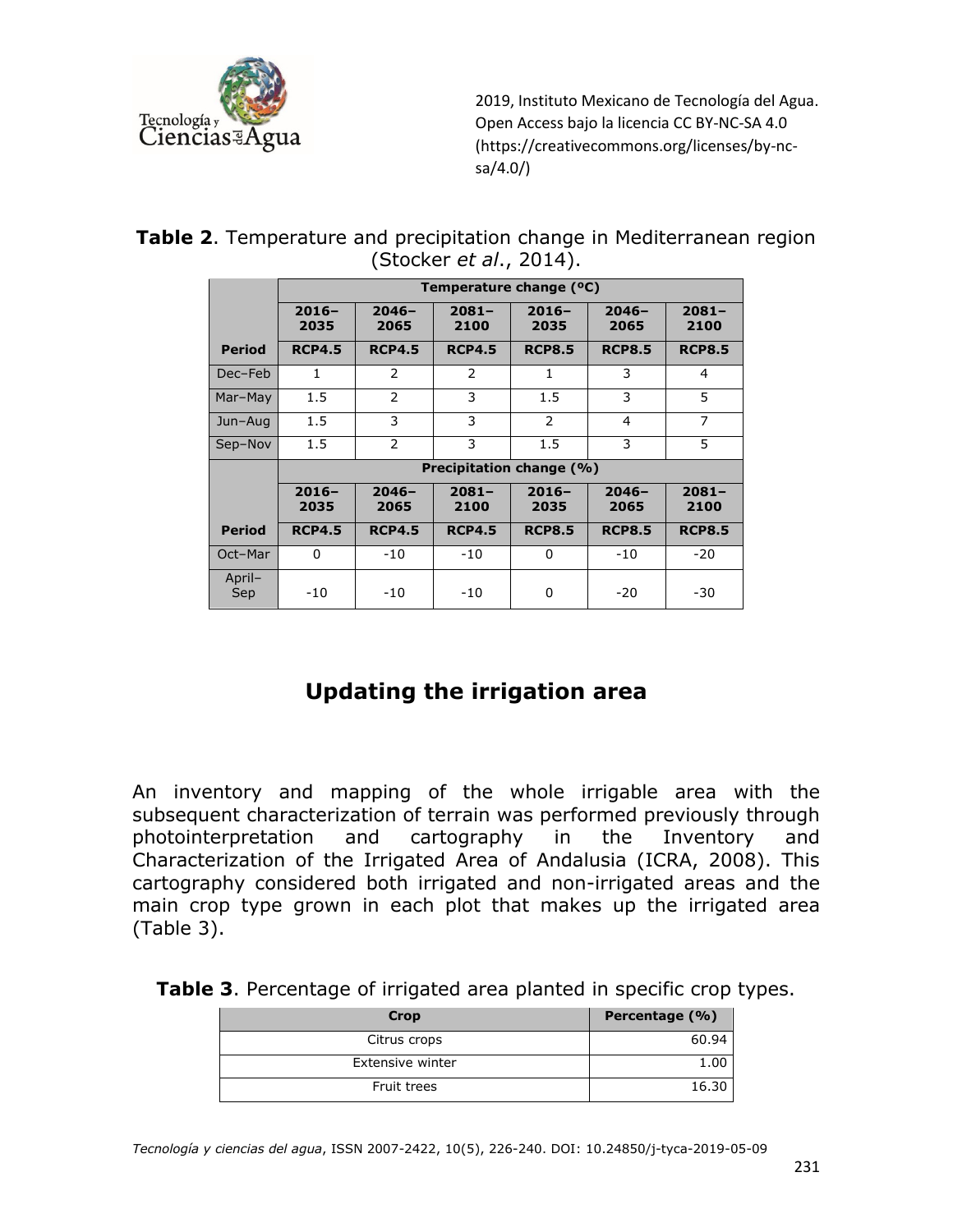

| Vegetable fields | 13.90  |
|------------------|--------|
| Olive field      | 6.10   |
| Other            | 1.76   |
| Total            | 100.00 |

#### **Climate change**

The IPCC published their Fifth Assessment Report (AR5) in October 2014 that defines the latest climate change scenarios estimated by this agency. The scenarios used by Working Group I of the IPCC focused on anthropogenic emissions and did not include changes in natural drivers, such as solar or volcanic forcing or natural emissions of, for example, CH4 and N2O (Stocker *et al*., 2014). For AR5, the scientific community defined a set of four new scenarios, called Representative Concentration Pathways (RCP), which are characterized by the approximate calculation that these scenarios make for total radiative forcing in the year 2100 in relation to 1750, that is to say, 2.6 W m-2 for scenario RCP2.6, 4.5 W m-2 for scenario RCP4.5, 6.0 W m-2 for scenario RCP6.0, and 8.5 W m-2 for scenario RCP8.5 (Stocker *et al*., 2014). The four RCP scenarios comprise a mitigation scenario leading to a very low level of forcing (RCP2.6), two stabilization scenarios (RCP4.5 and RCP6.0), and a scenario with a very high level of greenhouse gas emissions (RCP8.5). Consequently, RCP scenarios represent a variety of 21st century climate policies, compared to the scenarios of the Special Report on Emission Scenarios (SRES), which did not include climate policies, used in the Third and Fourth Assessment Reports (Candela, Elorza, Jiménez-Martínez, & Von Igel, 2012; Stocker *et al.*, 2014).

In the present study, the horizons 2021 and 2027 were considered in hydrological planning as the closest scenarios for the management of resources. Forecasts for global circulation models (75th percentile) for this research area (Mediterranean region) and the less favorable scenarios, RCP4.5 and RCP8.5 estimated by the IPCC, were considered. Data from research nearby where a modeling of resources for future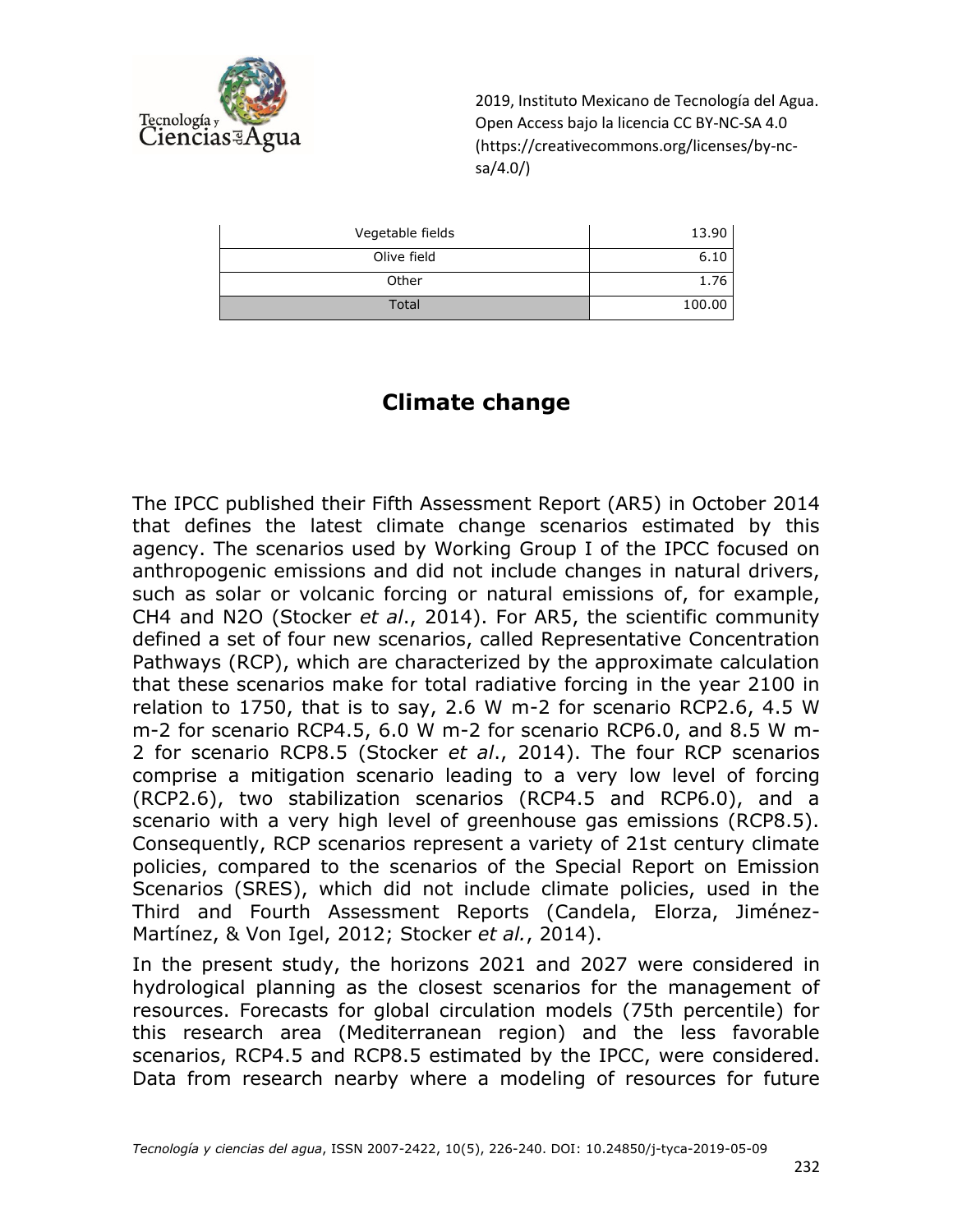

horizons were developed (Jiménez-Fernández & Jiménez-Gavilán, 2014; Jiménez-Gavilán *et al*., 2015) were also considered (Figure 2).



**Figure 2**. Maps of temperature and precipitation change for the RCP4.5 scenario (Stocker *et al*., 2014).

## **Uses and demands**

To satisfy demands with resources according to the Coordinated Plan extracted from the Hydrological Plan that concerns the supply of water in Malaga, irrigation of the irrigable surface area, and the environmental requirements for the different planned horizons were determined (Table 4).

| <b>Horizon</b> | <b>Use</b>        | <b>Regulated</b> | <b>Surface</b><br>runoff | Underground   Regenerate   Desalinated   Total |  |       | <b>Total</b> |
|----------------|-------------------|------------------|--------------------------|------------------------------------------------|--|-------|--------------|
|                | Human<br>supply   | 34.98            | 17.24                    | 6.85                                           |  | 59.07 | 136.31       |
| Actual         | Irrigated<br>area | 59.52            | 0.69                     | 6.78                                           |  | 66.99 |              |

|  | <b>Table 4.</b> Resources from different uses (hm <sup>3</sup> ). |  |  |  |  |  |
|--|-------------------------------------------------------------------|--|--|--|--|--|
|--|-------------------------------------------------------------------|--|--|--|--|--|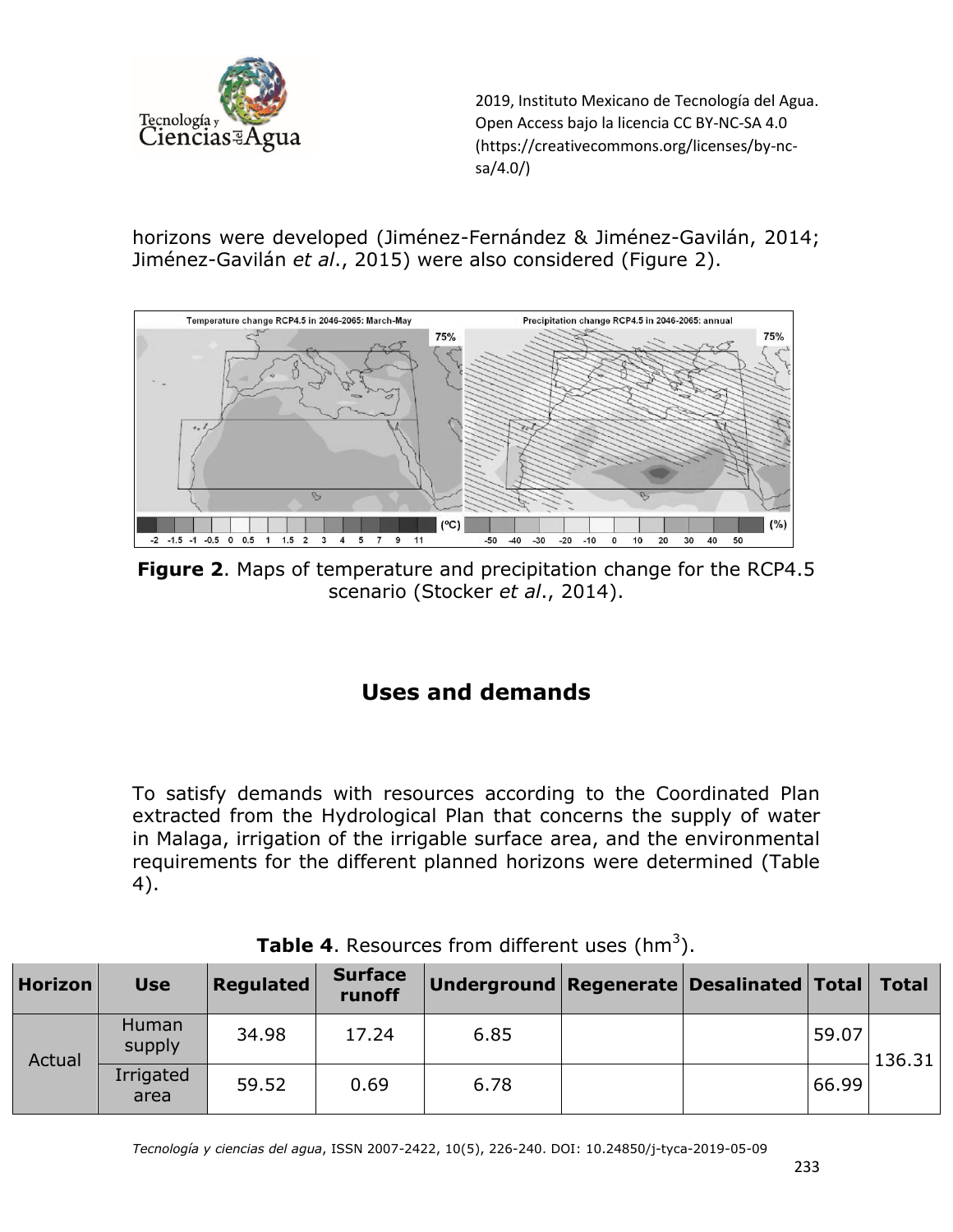

|      | E. Flow          |       |       |      |       | 10.25 |        |
|------|------------------|-------|-------|------|-------|-------|--------|
| 2021 | Human<br>supply  | 40.43 | 16.62 | 7.09 |       | 64.14 |        |
|      | Irrigate<br>area | 46.65 | 0.69  | 6.78 |       | 54.12 | 135.95 |
|      | E. Flow          |       |       |      |       | 17.69 |        |
| 2027 | Human<br>supply  | 46.97 | 14.61 | 6.24 |       | 67.82 |        |
|      | Irrigate<br>area | 31.40 | 0.63  | 3.39 | 18.68 | 54.10 | 139.61 |
|      | E. Flow          |       |       |      |       | 17.69 |        |

#### **Economy**

It is indisputable that agriculture must become sustainable, that is to say, it must meet the needs of present generations without compromising the needs of future generations (WCED, 1987). Sustainability is a multidisciplinary concept that encompasses environmental, social, and economic dimensions. It is necessary to advance sustainability indicators that help the agricultural sector in decisions surrounding productivity, the adoption of a specific technology, or the change of land use. Although scientific interest related to sustainability indicators in agricultural systems is increasing, it is also necessary to make purely economic calculations and then qualify the data with environmental or social aspects.

Drought cycles affect water availability. If the climate change prediction scenarios foreseen by the IPCC for the Mediterranean region are fulfilled, measures directed at limiting irrigation water quantity or investing to make water distribution more efficient to avoid losses.

The Leontief model was used to calculate total economic impact (Leontief, 1986) using the input-output tables available in Andalusia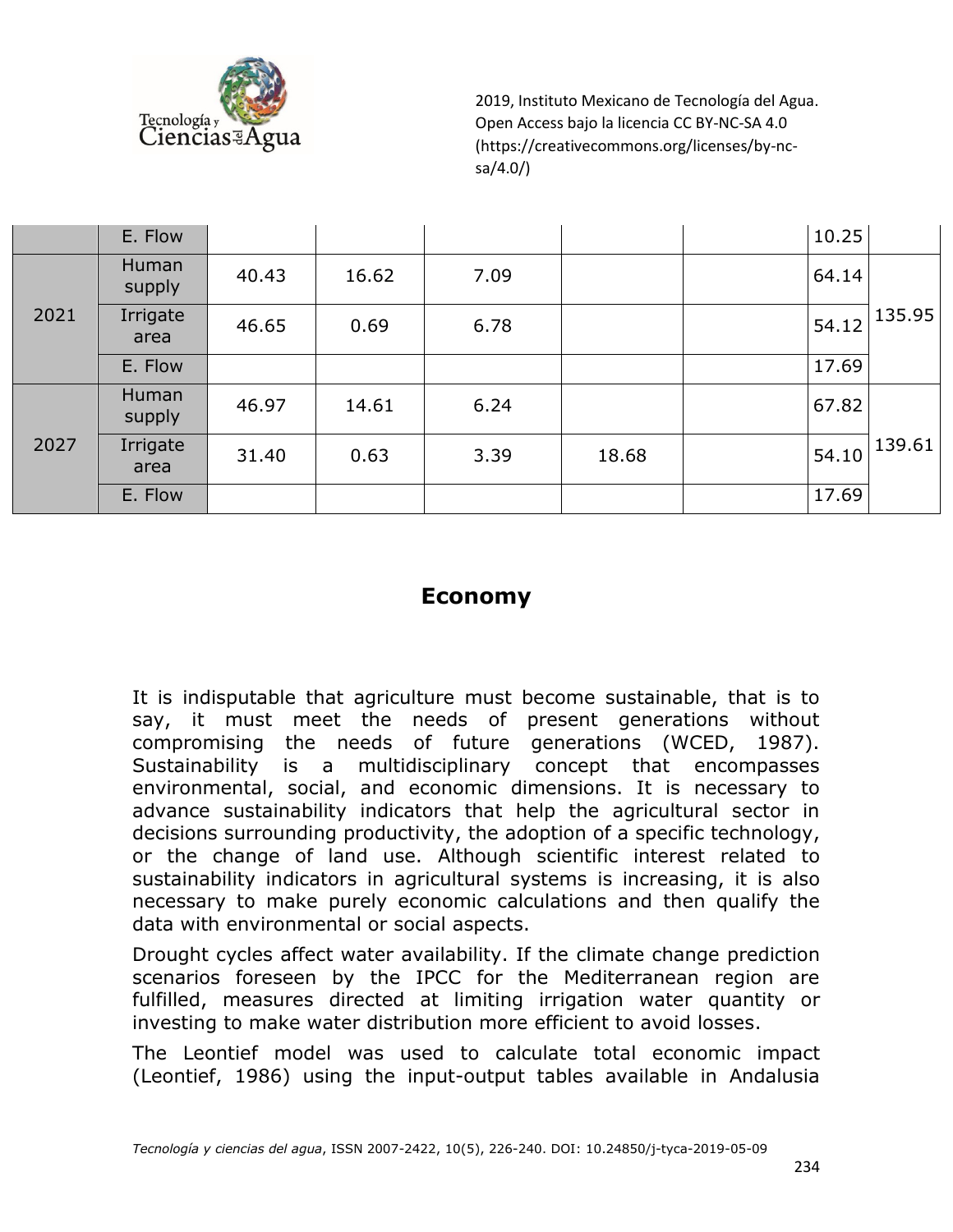

(2010; the last year available). The Leontief demand model is described as:

 $Y = [I-A] - 1xD$ 

where Y is the total economic impact, [I-A]-1 is the inverse square matrix of regional technical coefficients (it is called the inverse matrix of Leontief), and D is the vector of direct income at basic agricultural prices.

# **Results and discussion**

In the Guadalhorce River valley, and given that the productivity of the irrigable area in the valley is high, the first feasible economic approach was to determine the need for works of irrigation water abstraction and distribution in order to quantify the investments necessary to maintain or expand the irrigable area. According to ICRA data, the research area has an average annual income of 7 613  $\epsilon$  ha-1. Of the total irrigable area (12 690 ha), 9 248 ha are irrigated, so the total income from this area amounts to 70 405 024  $\epsilon$ . This is a direct impact. The total income from the irrigated area was calculated as 70 405 024  $\epsilon$  (Table 5) and was necessary to estimate the D vector.

| <b>Factor</b>                          | Income $(\epsilon)$ | Percentage (%) |
|----------------------------------------|---------------------|----------------|
| Agriculture, livestock, and<br>fishing | 26 385 606.85       | 37.50          |
| Industry                               | 19 077 085.22       | 27.10          |
| <b>Construction</b>                    | 9 180 559.89        | 13.00          |

**Table 5.** Distribution of direct income.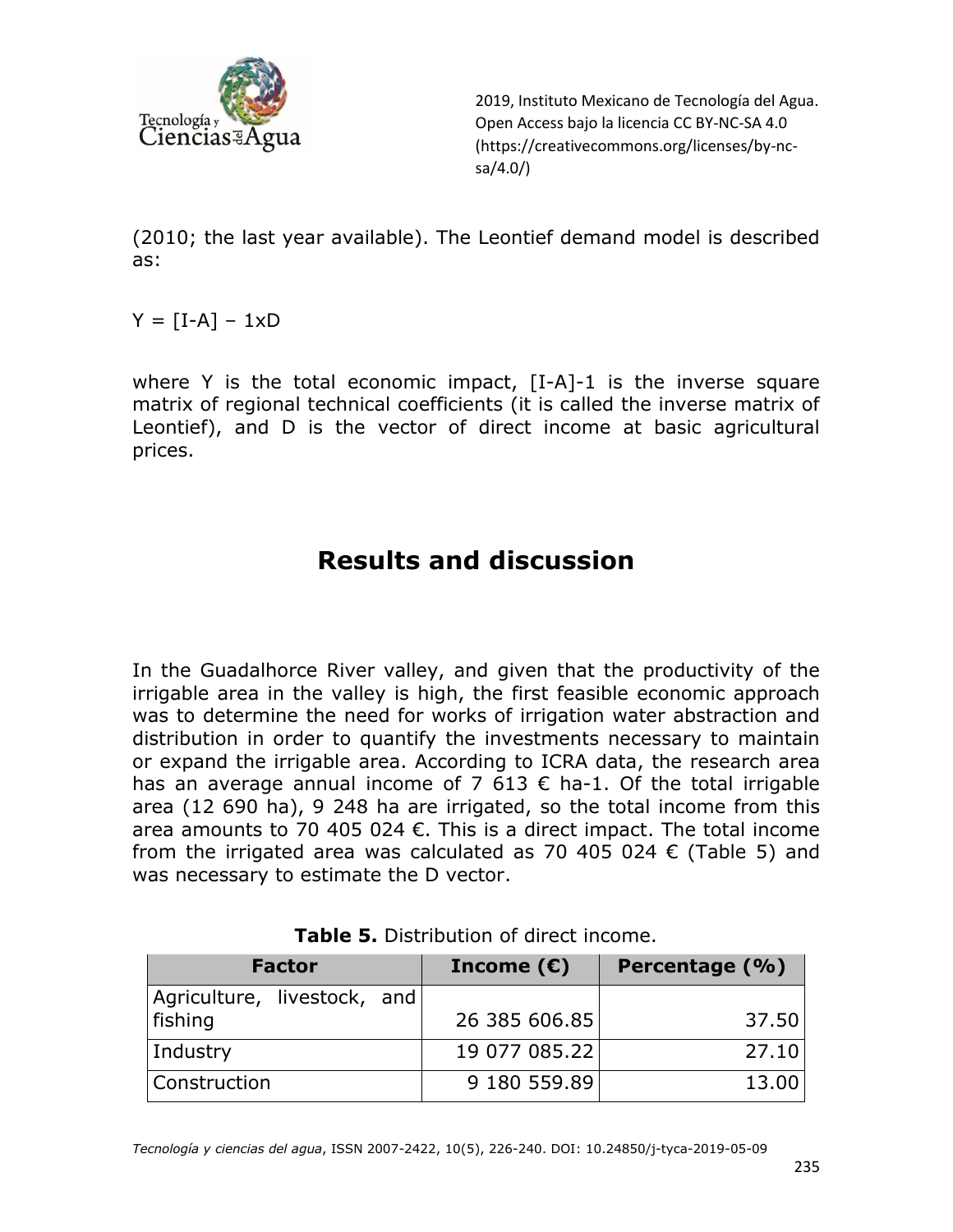

| Services | 15 761 772.03 | 22.40  |
|----------|---------------|--------|
| Total    | 70 405 024.00 | 100.00 |

The inverse square matrix of regional technical coefficients was applied to the direct income vector. The result provided the distribution of production generated by different economic sectors (Table 6).

|                                       | <b>Total production</b> |        | <b>Indirect production</b> |        |  |
|---------------------------------------|-------------------------|--------|----------------------------|--------|--|
| <b>Factor</b>                         | <b>Income</b><br>(E)    | (9/0)  | <b>Income</b><br>(E)       | (9/0)  |  |
| Agriculture, livestock<br>and fishing | 52 270<br>184.53        | 29.00  | 25 8 84<br>577.67          | 23.50  |  |
| Industry                              | 50 870<br>046.32        | 28.20  | 31 792<br>961.09           | 28.90  |  |
| Construction                          | 23 417<br>251.72        | 13.00  | 14 2 36<br>691.83          | 12.90  |  |
| <b>Services</b>                       | 53 973<br>715.42        | 29.90  | 38 211<br>943.39           | 34.70  |  |
| <b>Total</b>                          | 180 531<br>197.98       | 100.00 | 110 126<br>173.98          | 100.00 |  |

**Table 6**. Distribution of production generated by each economic sector.

The irrigated area directly accounts for 70 million euros, which translates into 180.5 million of total economic impact. Any land-use change approach should take this economic activity into account since environmental sustainability must go hand in hand with social and economic sustainability. Any change in land use would require calculation and discounting of the impacts of the new use.

The irrigable area consisted of 12 690 ha split between irrigated and non-irrigated areas. Non-irrigated area covered a total of 3 442 ha, while the irrigated area was 9 248 ha (Figure 3).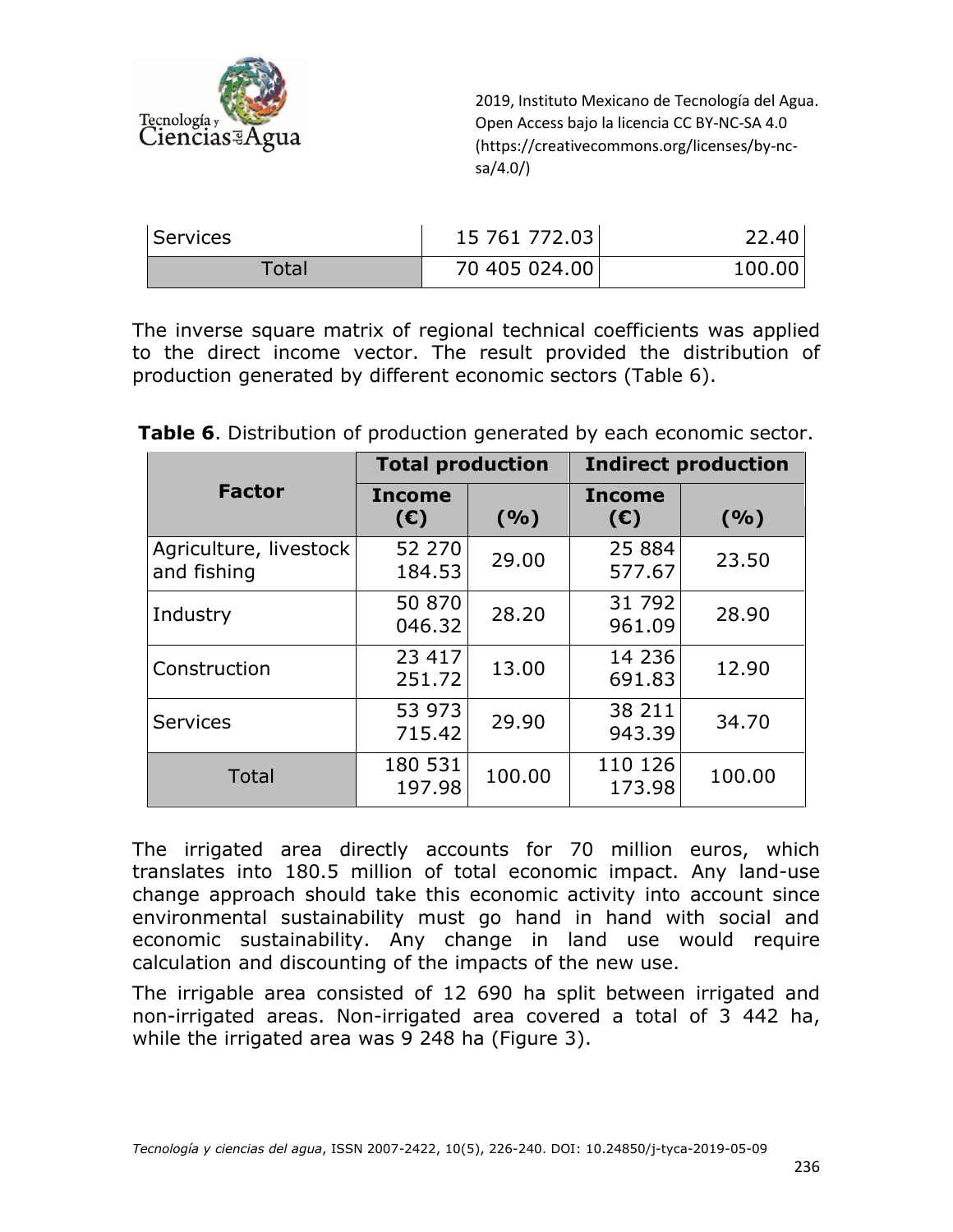



**Figure 3**. Maps of irrigable (A) and irrigated areas (B).

The hydrological planning estimates for the 2021 and 2027 horizons project a decrease in demand for irrigation and an increase in the supply and environmental requirements to fulfill the environmental objectives of the water bodies in the research area. In the 2021 horizon, reduced irrigation demand resulted from improved irrigation efficiency while supply resources and environmental requirements increased. In the 2027 horizon, increased demand for water supplies was partly offset by resource contributions from regenerated water while resources were released from the system to improve water management and to continue meeting the environmental objectives of water bodies located in the research area (i.e., Water bodies are not sentient and therefore cannot have objectives. Humans have objectives for the management of water bodies).

However, according to climate change scenario predictions, data indicating reduced water contributions to some hydrologic systems in the southern region of the Iberian Peninsula (Jiménez-Fernández &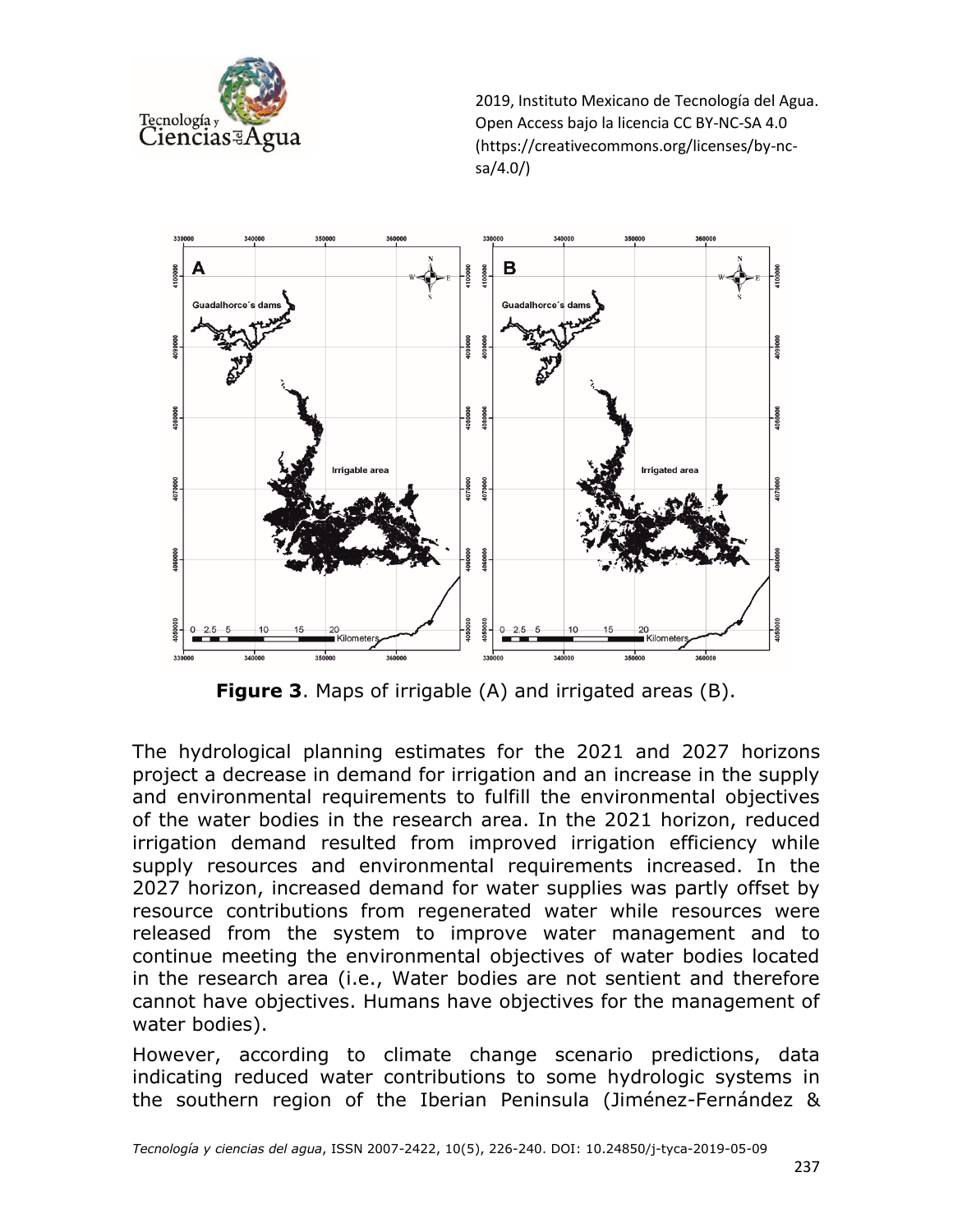

Jiménez-Gavilán, 2014) and the increased prevalence of torrential rainfalls, it is possible to reduce contributions to the system by 25%. Together with forecasts of increased demand for urban water supply, water deficits will be generated in the area.

# **Conclusions**

Updating of the irrigated area in the Coordinated Plan requires redefinition because of changes in the region during the more than 40 years since its approval and adoption into the new hydrological planning requirements with full entry into the Water Framework Directive. To compensate for the water resources deficits in this area in the future, new resources will require incorporation into the system. Due to the proximity of the research area to the sea, the best option is to construct a desalination plant in the coastal zone to supply the human population, which will guarantee supply under all potential future scenarios.

Deficits in irrigation water generated in less favorable climate change scenarios will be compensated by an increase in the proportion of regenerated resources together with desalination. Simultaneously, less resource-intensive crop varieties should be studied and adopted to reduce irrigation water demand and improve the efficiency of the system.

Classical economic evaluation methods, such as the one presented above, do not consider environmental and social implications. In order to have a true estimation of water resource and land-use planning governance impacts, environmental and social implications require quantification.

#### **References**

n.a. (March, 28, 1961). Order of March 14, 1961, which approves the Coordinated Plan of Works of the irrigable area through the channels of both banks of the Guadalhorce River (Malaga). *Official*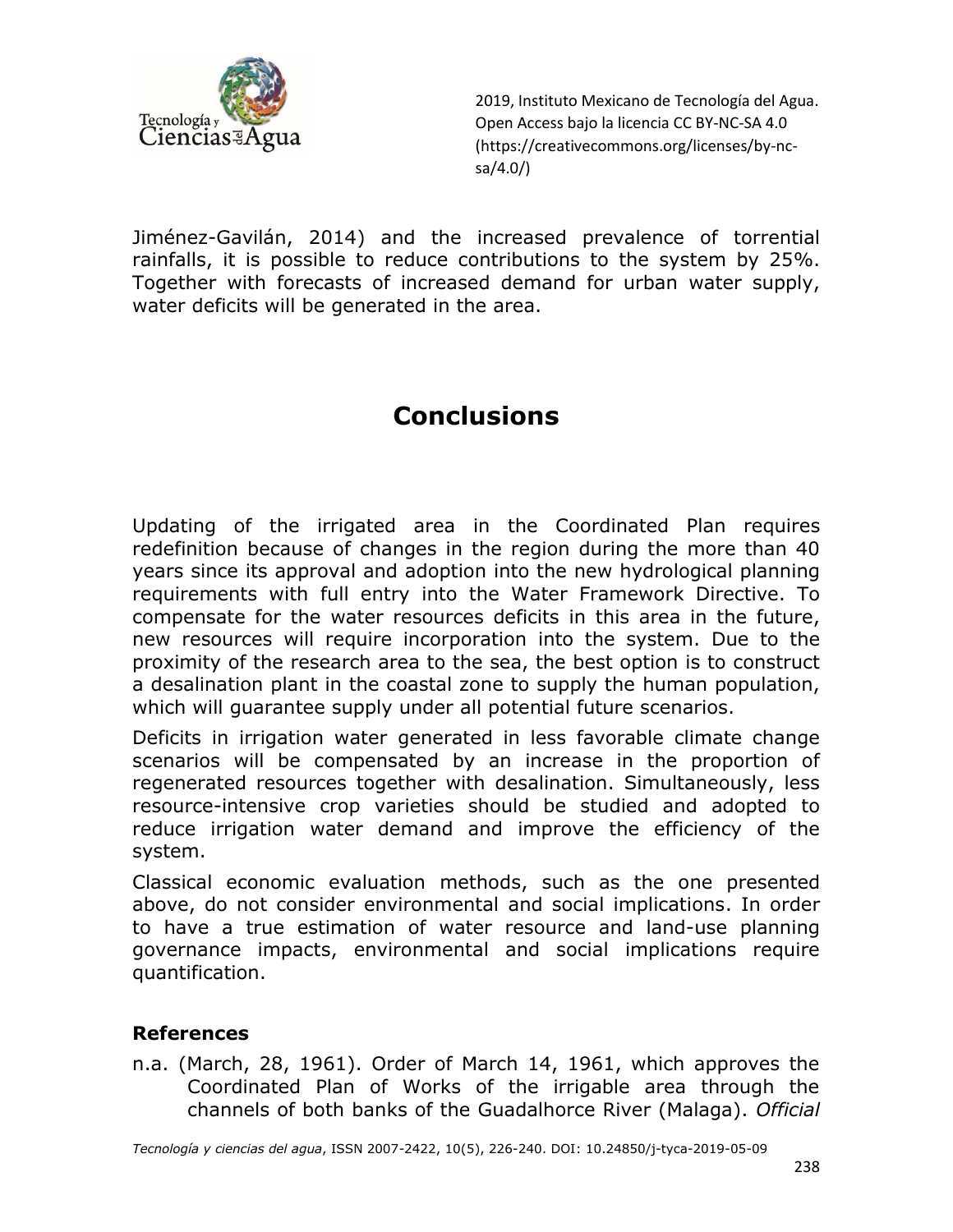

*State Gazette*, (74), 4769-4773. Recovered from https://www.boe.es/boe/dias/1961/03/28/pdfs/A04769-04773.pdf

- n.a. (November, 7, 1972). Order of October 27, 1972, approving the Coordinated Reformed Works Plan for the irrigated area of the Guadalhorce (Málaga). *Official State Gazette*, (267), 19785- 19788. Recovered from https://www.boe.es/boe/dias/1972/11/07/pdfs/BOE-S-1972- 267.pdf
- Candela, L., Elorza, F. J., Jiménez-Martínez, J., & Von Igel, W. (2012). Global change and agricultural management options for groundwater sustainability. Computers and Electronics in Agriculture, 86, 120-130.
- European Union. (2000). Directive 2000/60/EC of the European Parliament and the Council establishing a framework for the Community action in the field of water policy (Water Framework Directive). *Official Journal L*, 327.
- ICRA, Consejería Agricultura, Pesca y Medio Ambiente, Junta de Andalucía. (2008). *Inventario y caracterización de los regadíos de Andalucía. Distritos Mediterráneos y Atlánticos (ICRA 2008)* (CD-ROM). Andalucía, Spain: Junta de Andalucía.
- Jiménez-Fernández, P. (2010). *Sistema de explotación Guadalhorce. Salinización y cambio climático.* Malaga: Spain: University of Malaga.
- Jiménez-Fernández, P., & Jiménez-Gavilán, P. (2014). Modelización de los impactos del cambio climático sobre el recurso hídrico en la masa de agua subterránea Sierra de Líbar (060.044), sur de España. Implicaciones socio-ambientales. *XII Edición Congreso Nacional de Medio Ambiente-CONAMA2014*, Madrid, Spain.
- Jiménez-Gavilán, P., Jiménez-Fernández, P., Morales-Calvo, L., & Ruiz-Antúnez, R. (2013). Caracterización hidrogeológica e hidrogeológica de diversas áreas limítrofes con las presas del Guadalhorce (provincia de Málaga). Serie: Hidrogeología y Recursos Hidráulicos (30), 125-134. *X Simposio de Hidrogeología*. Fernández-Uría, A. (ed.), Instituto Geológico y Minero de España, Madrid.